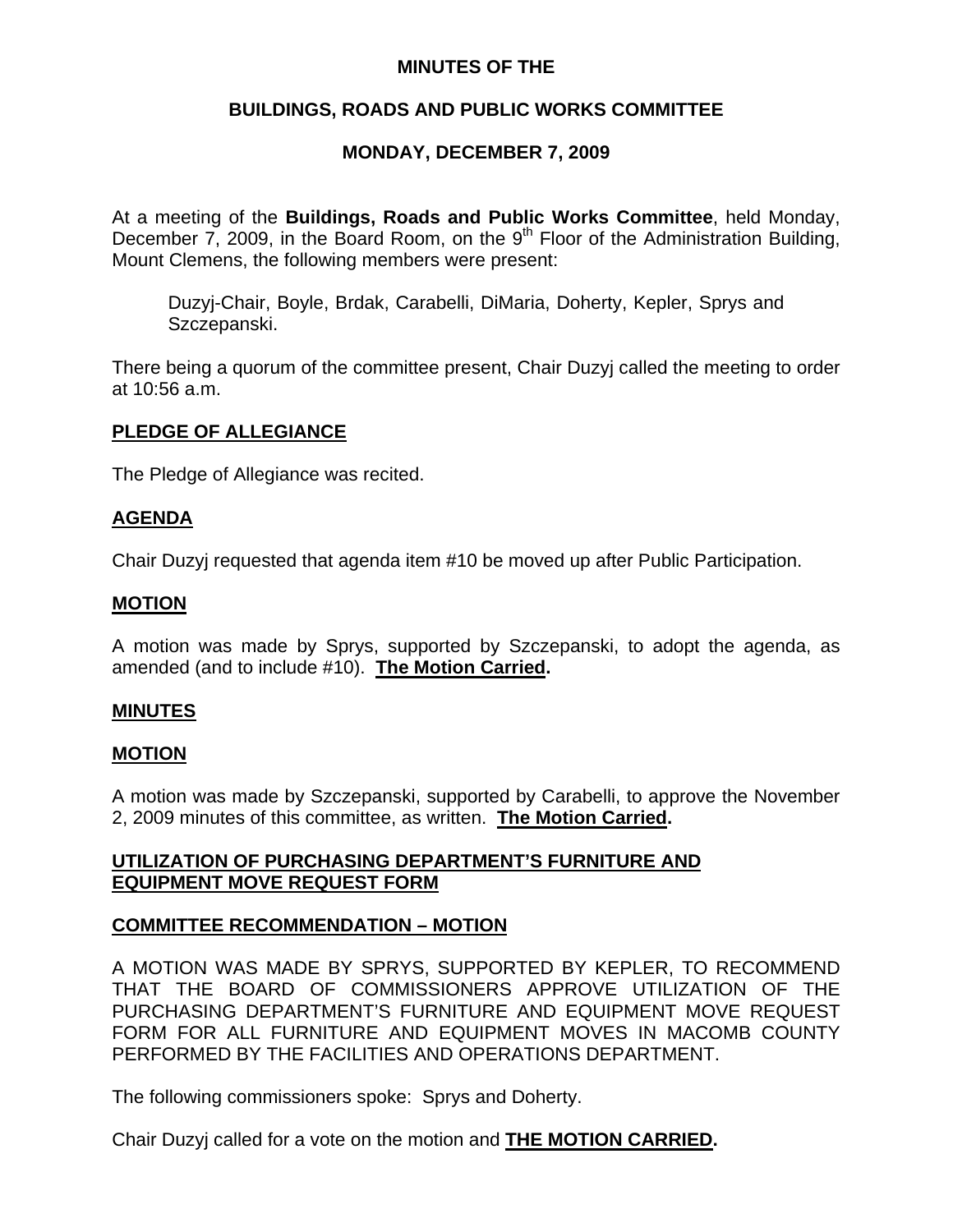### **PAYMENT OF INVOICE: BERNCO, INC./JUVENILE JUSTICE CENTER-PHASE II RENOVATIONS**

#### **COMMITTEE RECOMMENDATION – MOTION**

A MOTION WAS MADE BY SZCZEPANSKI, SUPPORTED BY DiMARIA, TO RECOMMEND THAT THE BOARD OF COMMISSIONERS AUTHORIZE PAYMENT OF THE FOLLOWING INVOICE:

 JUVENILE JUSTICE CENTER- BERNCO, INC. \$35,691.60 PHASE II

FURTHER, FUNDS ARE AVAILABLE IN THE CAPITAL BUDGET.

### **THE MOTION CARRIED.**

# **RELOCATION OF LEGAL AID AND DEFENDER ASSOCIATION TO CLEMENS CENTER**

### **COMMITTEE RECOMMENDATION – MOTION**

A MOTION WAS MADE BY SPRYS, SUPPORTED BY DiMARIA, TO RECOMMEND THAT THE BOARD OF COMMISSIONERS AUTHORIZE LEGAL AID AND DEFENDER ASSOCIATION, INC. TO RELOCATE TO THE CLEMENS CENTER (PORTION OF THE SPACE PREVIOUSLY OCCUPIED BY WORKMAN'S COMPENSATION) AT A COST NOT TO EXCEED \$20,000 AND COMPLETE MINOR FLOOR PLAN MODIFICATIONS FOR THE VETERANS SERVICES DEPARTMENT IN ORDER TO EXPAND INTO THE SQUARE FOOTAGE VACATED BY LEGAL AID AND DEFENDER ASSOCIATION, INC.

The following commissioners spoke: Doherty, Sprys and DiMaria.

Ms. Arnott-Bryks was requested to confirm the funding issue with Corporation Counsel and provide a report prior to the Full Board meeting.

Chair Duzyj called for a vote on the motion and **THE MOTION CARRIED.** 

### **REPORT FROM ROAD COMMISSION**

Road Commissioners Dan Dirks and Fran Gillett were present. Mr. Dirks overviewed a report provided by Bob Hoepfner, who was not able to be present, regarding 2009 ARRA Economic Stimulus Projects and the Road Commission's 2009 construction projects. He also spoke about some of the new things they are implementing at the Road Commission.